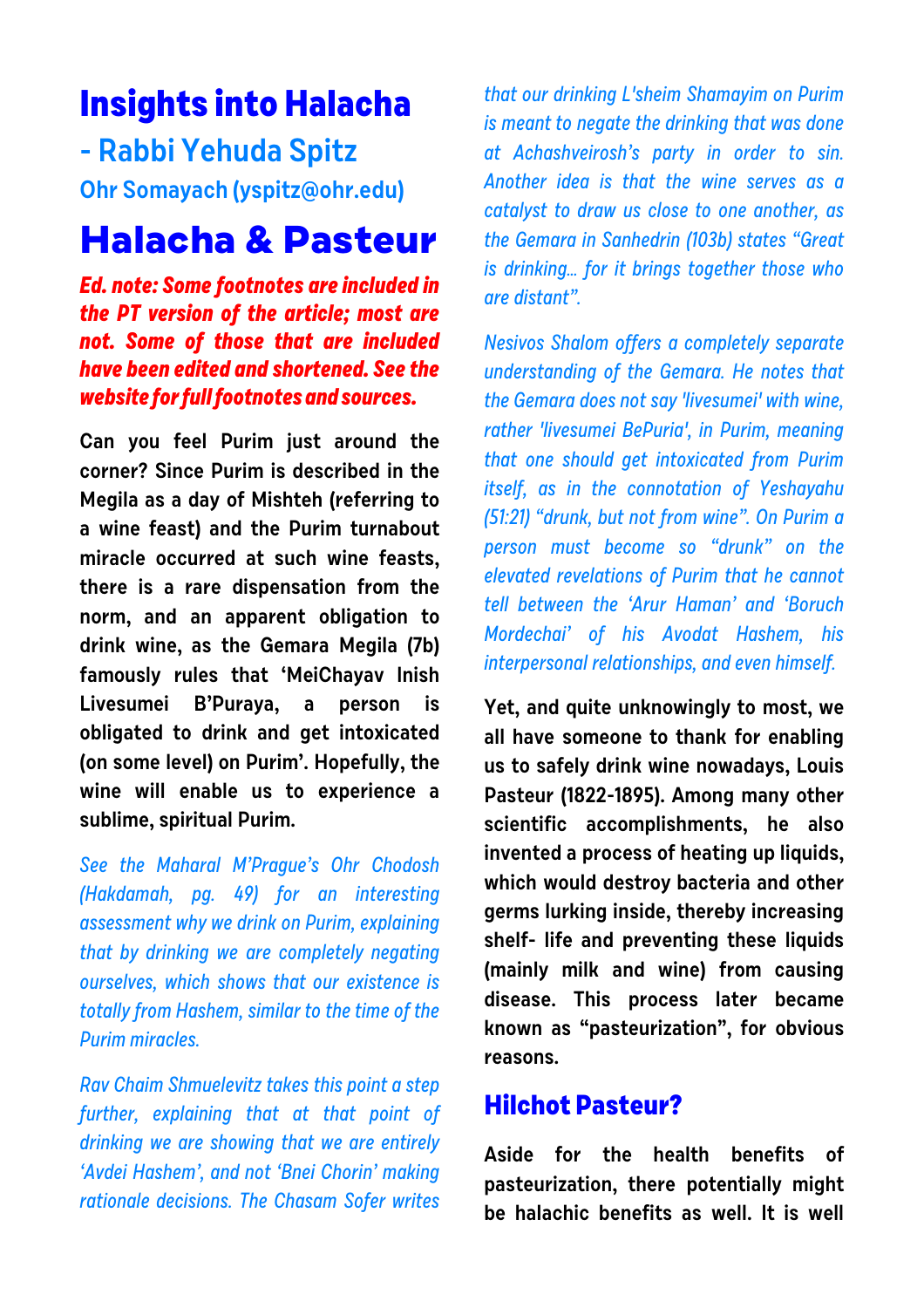**known that there is a Biblical prohibition to benefit whatsoever from wine that was poured as a libation in idol worship (Yayin Nesech). There is also a Rabbinic prohibition to drink wine that was poured or touched by a non-Jew, as a safeguard to prevent intermarriage and assimilation (Stam Yeinam).**

**However, there is an important exclusion to this rule: if the wine is cooked (Yayin Mevushal) then even if it was later touched or poured by a non-Jew, it loses its status of Stam Yeinam, and is permitted to be drunk.**

The statement in Avoda Zarah (30a), followed l'maaseh by Rashi, Tosafot, Rambam, Tur and Shulchan Aruch, and later authorities. Rabbi Akiva Eiger further qualifies this leniency, that it is only referring to a Jew's yayin that a non-Jew touched, that is still permissible to be drunk, but not to a non-Jew's cooked wine, even if it is technically 'kosher'.

**There are several reasons advanced by the Halachic authorities for this exception, among them:** 

**1) Cooked wine is considered substandard and is no longer fit for a libation.** 

**2) Cooked wine is uncommon, and therefore was never considered part of the prohibition.** 

**3) Cooked wine's taste is inferior to uncooked wines, and is not considered real wine for this purpose.**

#### **Debate heats up**

**There is some debate among the authorities as to what level of cooking this wine needs in order to receive Mevushal status. The Shulchan Aruch (Yoreh De'ah 123: 3) simply states "when it gets hot on the fire", implying that it must be at least "Yad Soledet Bo", when one would pull his hand away from touching it, for fear of getting burned. The Shach, quoting the Rashba and Ran, however, adds another caveat, that the heat level has to be such that the wine's volume has to be noticeably reduced due to the cooking. Rav Moshe Feinstein, in several responsa, estimates this temperature to be approx. 175°F (79°C). He maintains that once the wine reaches this temperature while being cooked, it is already considered Yayin Mevushal, and we no longer have to worry about the halachic ramifications if a gentile would touch this wine.**

**There is, however, a third opinion, brought in the Gilyon Maharsha andDarchei T'shuva, that in order to be truly considered cooked, this wine must really be so – meaning it has to reach its boiling point. Even though water boils at 212°F (100°C), due to its alcoholic content (alcohol has a much lower boiling point than water) the average wine's boiling point is approximately 195°F (90.5°C). Rav Feinstein maintains that since this opinion is not brought in the Shulchan Aruch or its main commentaries, we are not required to follow it. Other contemporary author-**